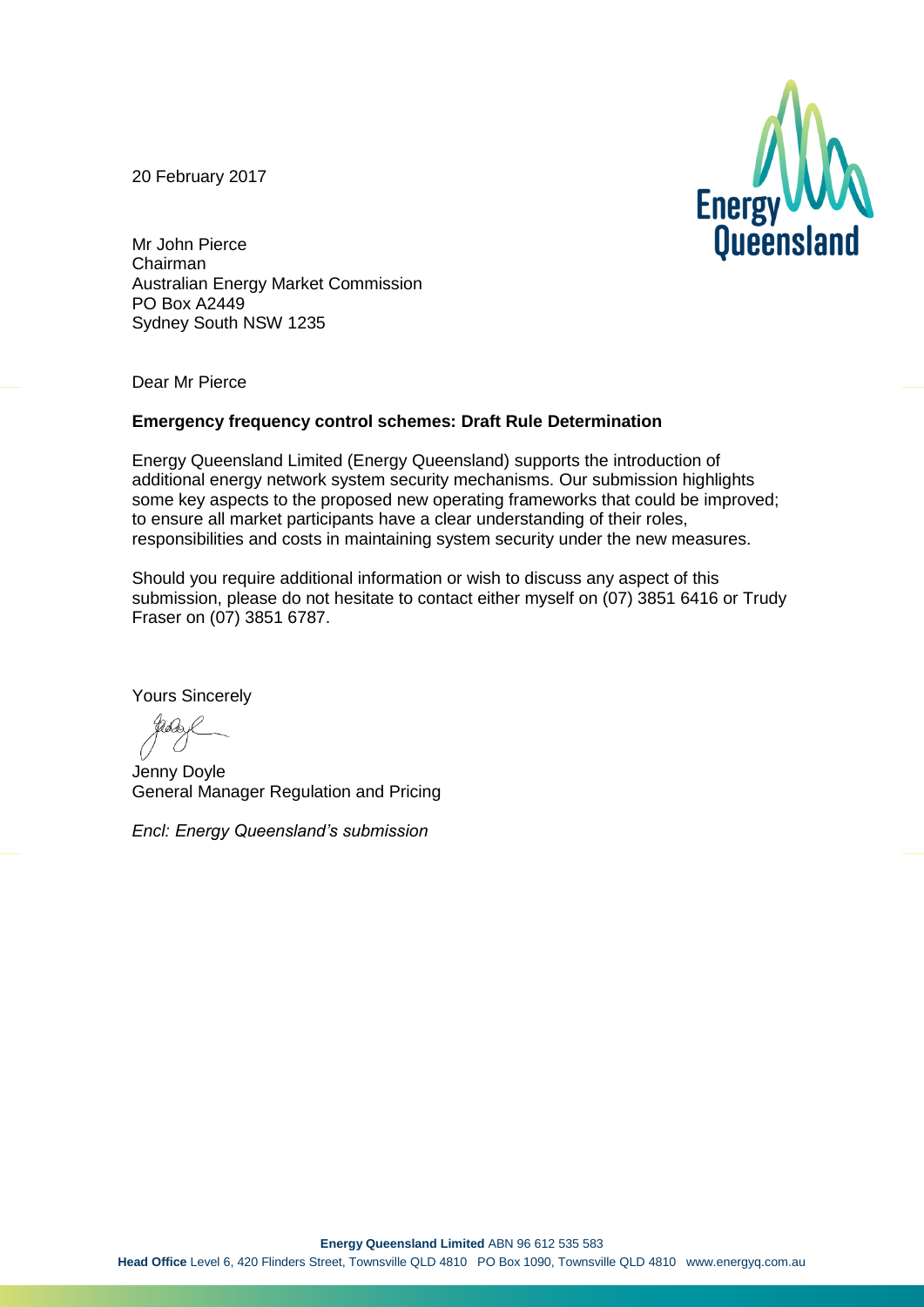# **Energy Queensland**

# **Emergency frequency control schemes**

Submission to the Australian Energy Market Commission's Draft Rule Determination

> **Energy Queensland Limited** 20 February 2017

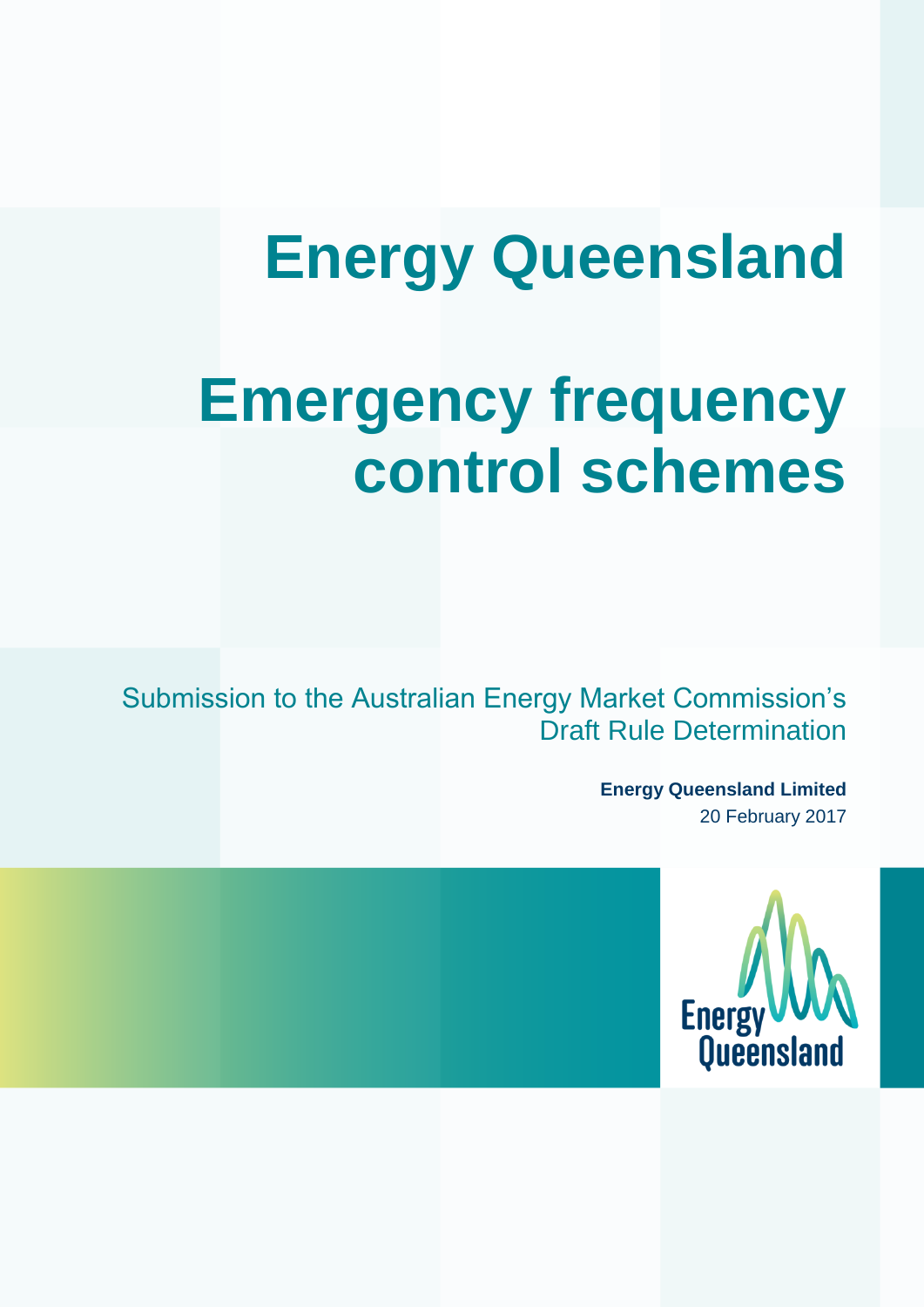#### **Contact details**

Energy Queensland Limited Jenny Doyle Phone: +61 (7) 3851 6416 Email: jenny.doyle@energyq.com.au

PO Box 1090, Townsville QLD 4810 Level 6, 420 Flinders Street, Townsville QLD 4810 www.energyq.com.au

Energy Queensland Limited ABN 96 612 535 583

© Energy Queensland Limited 2016

This work is copyright. Material contained in this document may be reproduced for personal, in-house or non-commercial use, without formal permission or charge, provided there is due acknowledgement of Energy Queensland Limited as the source. Requests and enquiries concerning reproduction and rights for a purpose other than personal, in-house or non-commercial use, should be addressed to the General Manager Customer Strategy and Engagement, Energy Queensland, PO Box 1090, Townsville QLD 4810.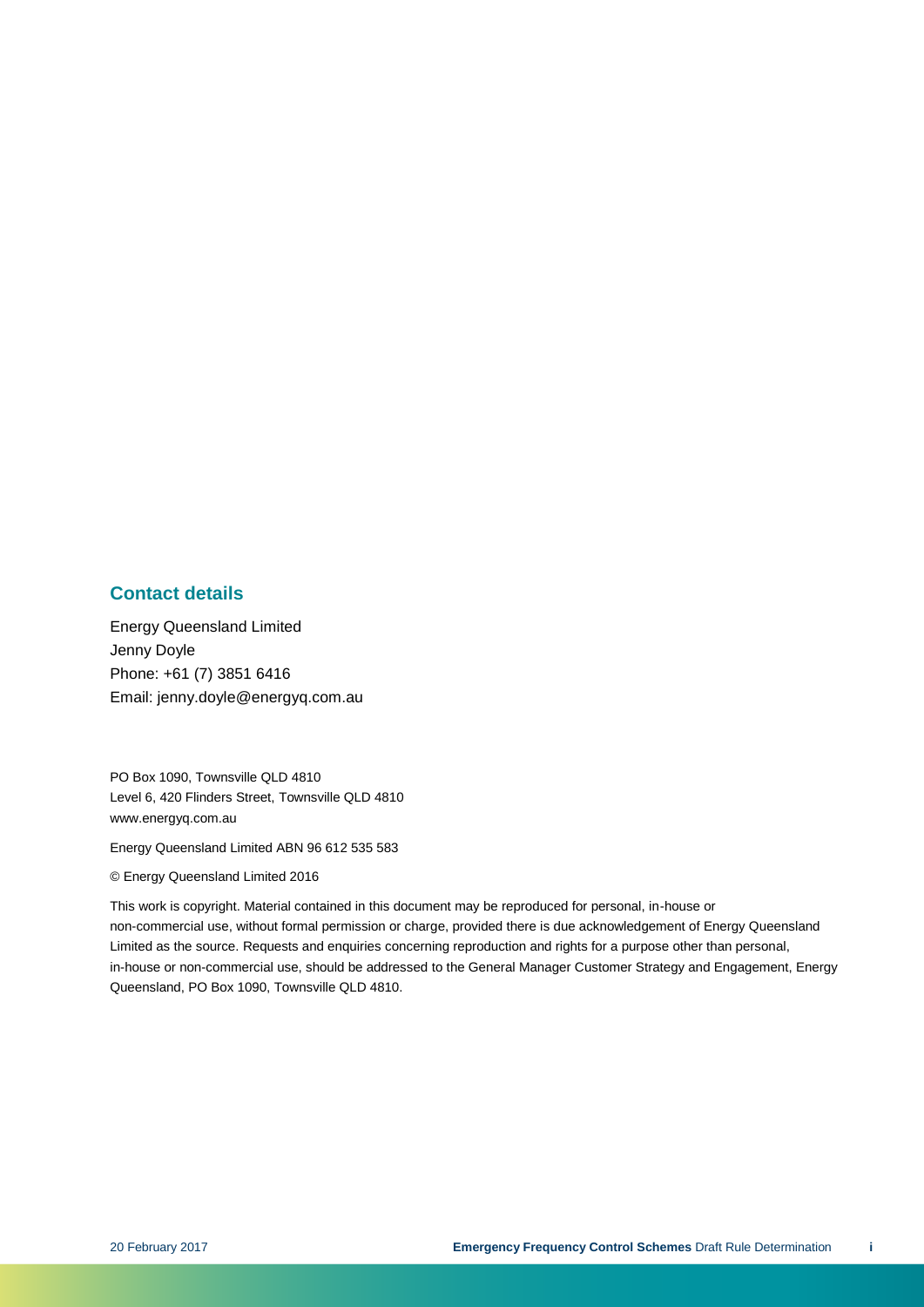## **Contents**

| $1 \quad \blacksquare$ |  |  |  |
|------------------------|--|--|--|
| $\mathbf{2}$           |  |  |  |
|                        |  |  |  |
|                        |  |  |  |
|                        |  |  |  |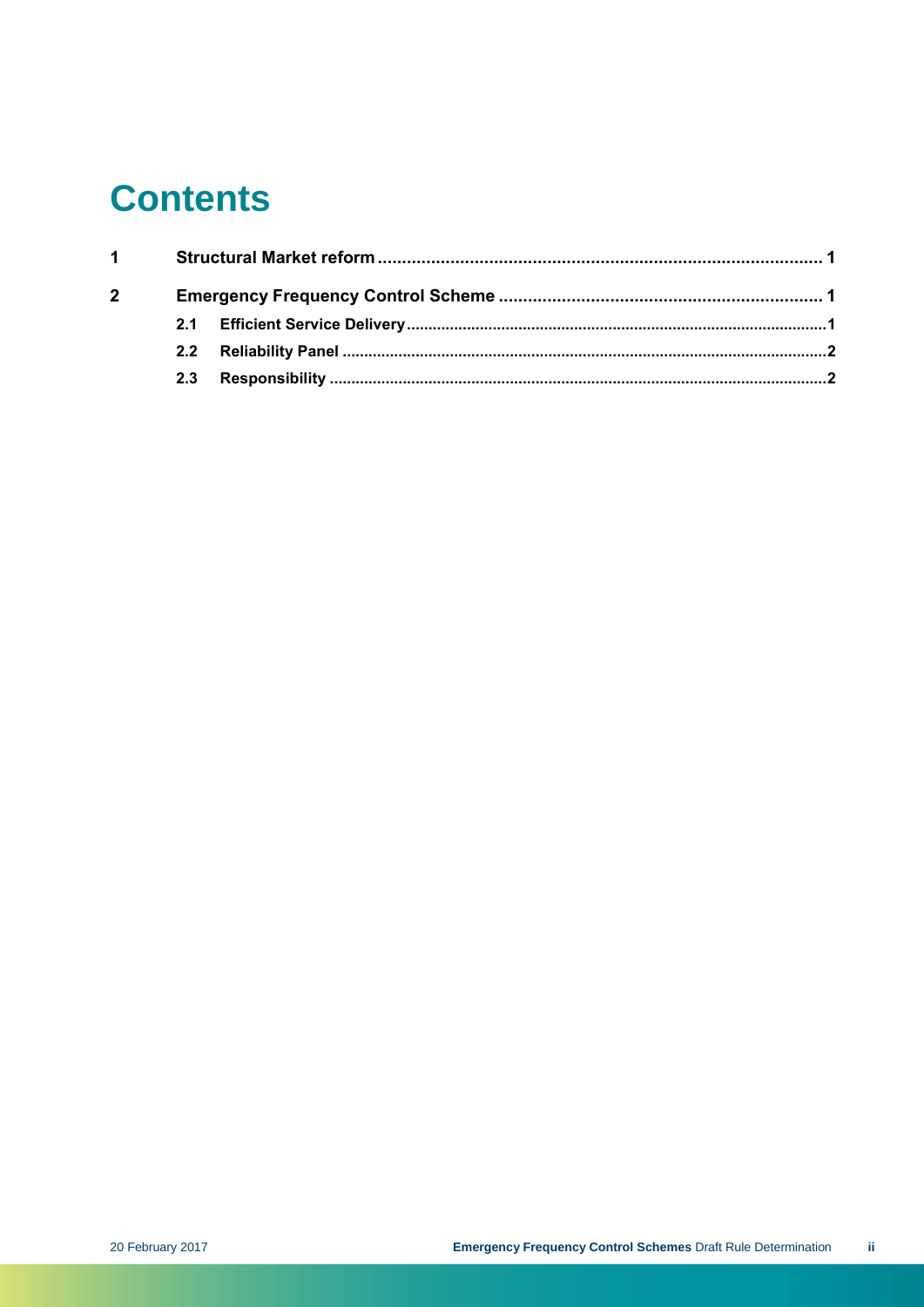## <span id="page-4-0"></span>**1 Structural Market reform**

Energy Queensland Limited (Energy Queensland) is broadly supportive of the Draft Determination. There is a clear need for a governance framework to develop new Emergency Frequency Control Schemes (EFCS), and for the implementation of a 'Protected Event' category to more pro-actively manage non-credible contingency events that may impact system security on a 'reasonably plausible' basis. To ensure these new measures are implemented in the most efficient manner that will benefit the customer base as a whole, Energy Queensland recommends the following is taken into consideration by the Australian Energy Market Commission (AEMC).

The EFCS rule change is part of the AEMC's program of works which includes the *Distribution Market Model: Approach Paper* and *System Security Market Frameworks Review*. As detailed in our response to the *Distribution Market Model* paper the Distribution System Operator (DSO) role will naturally fall on Distribution Network Service Providers (DNSPs), while as shown in this rule change the overarching system security role will naturally remain with AEMO. However, in the medium to long term the two roles will be closely integrated. The complexity of managing any EFCS or Protected Events will increase by an order of magnitude as tens and then likely hundreds of thousands of distributed energy resources (DER) are connected to distribution networks across the National Energy Market (NEM). With the management scale of such DER beyond the capability of any single system operator, the DSO and AMEO will be required to work in close collaboration as the DSO manages the impacts of DER and aggregated DER alongside traditional network requirements (from a network perspective), and AEMO issues whole-of-system security instructions. As such, in finalising these reforms it is imperative the AEMC clearly delineate the responsibilities of each market participant.

# <span id="page-4-1"></span>**2 Emergency Frequency Control Schemes**

#### <span id="page-4-2"></span>**2.1 Efficient Service Delivery**

The framework proposed in the development of EFCS is to capture a technology neutral approach and Energy Queensland strongly supports this principle<sup>1</sup>. In this regard, it must be considered that over the medium to long term as the *Power of Choice* reforms are integrated into the NEM the level of load DNSPs will have under direct control will likely diminish; as the Metering Coordinator / Aggregator / Retailer provide new services to customers made possible due to the widespread roll

l

<sup>&</sup>lt;sup>1</sup> Draft Rule Determination, pg. 36